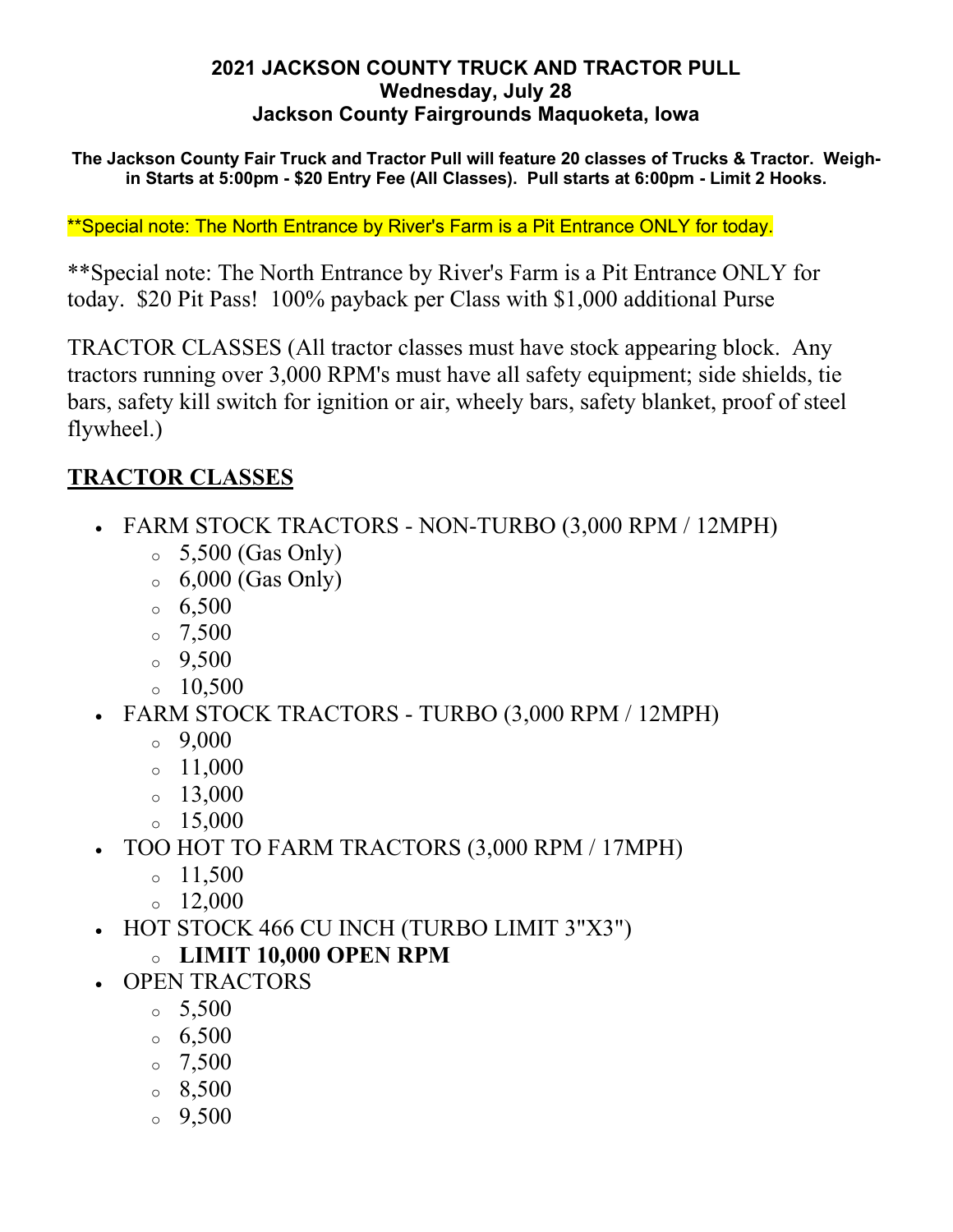## **TRUCK CLASSES**

- STREET TRUCKS
	- $6,200$
	- $6,500$
- OPEN TRUCKS
	- $6,200$
	- $6,500$
- MODIFIED TRUCKS
	- $6,200$
	- $6,500$
- OPEN
	- $\degree$  8,500

Trucks - Question call Tim Oberbreckling at 563-212-7163

# **TRUCK RULES FOR JACKSON COUNTY IOWA FAIR TRUCK & TRACTOR PULL**

# **Modified Truck Rules**

- 1 ton OEM drive train
- 50 front 80 Rear max
- No F-106 or Equivalent Rear Ends
- Blocking and Traction Bars Allowed
- Hanging Weight Allowed
- Front Weight is Max 60 inches From Center of front axles
- DOT Tires
- OEM Cast Block and Heads
- Headers Down and back, Must exit behind cab
- No Fuel tanks in front of truck
- Fuel Cells in Box only or Factory fuel tank in Factory location
- All Safety equipment Drive shaft loops and kill Switches
- Must wear Seat belt
- Explosion proof Bell Housing and steel Flywheel are Required or Transmission blanket 26 inch Hitch height
- No more than 12 inches in front of end of Factory Frame if it is an adjustable hitch 3x4 hole to be behind the factory frame no hooking point under box
- Weight will be 6200 65000 lbs